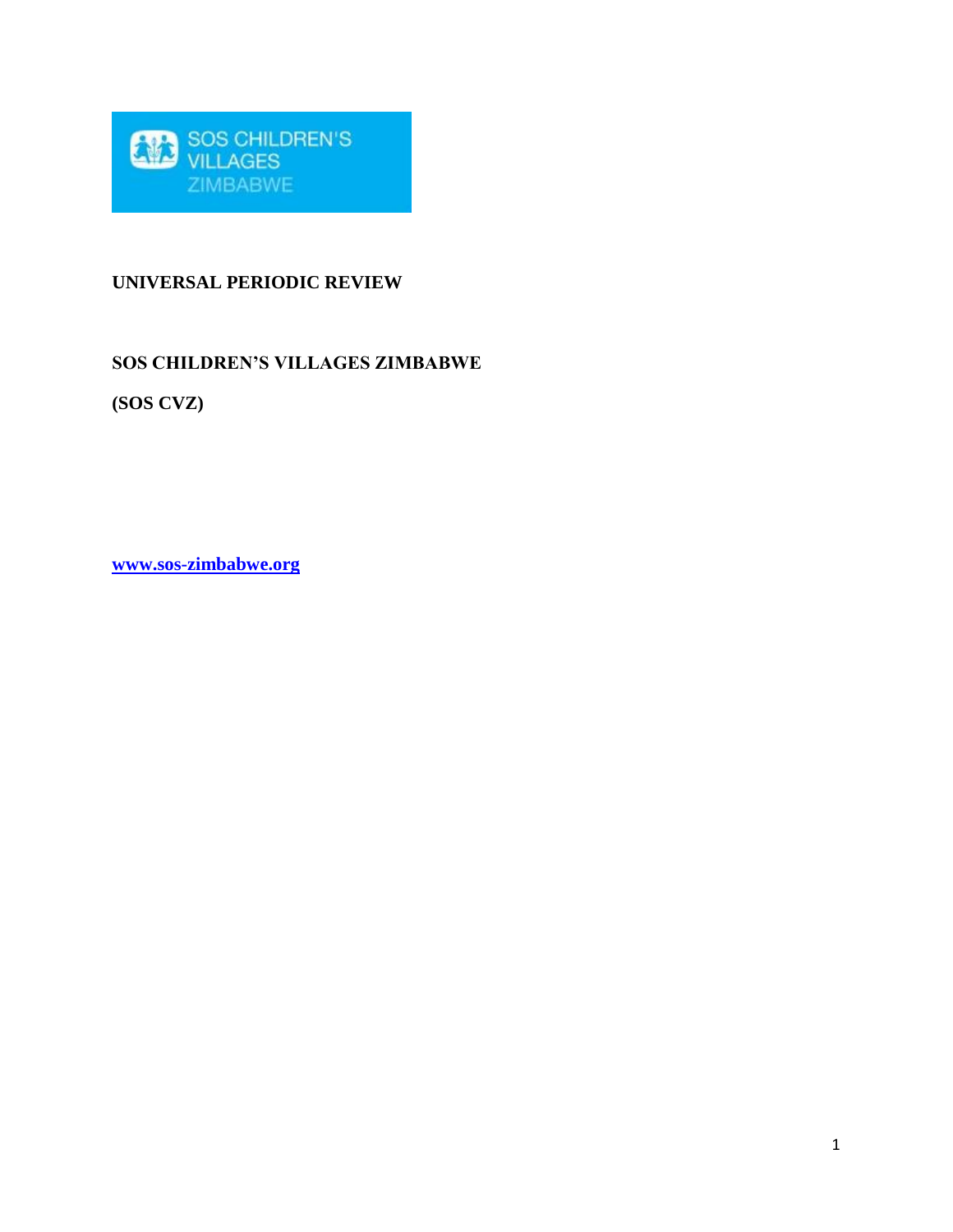### **Executive summary**

**1.** SOS Children's Villages Zimbabwe (SOS CVZ) is a child rights organization which has been operational in Zimbabwe since 1983. SOS CVZ is a member of SOS Children's Villages International. Our vision is that every child belongs to a family and grows with love, respect and security. SOS CVZ works with partners and compliments government's efforts in service provision. Our services are Family Based Care, Family Strengthening and Education. This submission focuses on the rights of children in alternative care in Zimbabwe.

## **BACKGROUND AND FRAMEWORK**

#### **Scope of international obligations**

**2.** Zimbabwe is a signatory to many international treaties such as the International Covenant on Economic, Social and Cultural Rights (ICESCR), May 1991, the African Charter on Human and Peoples' Rights, 1986, the International Covenant on Civil and Political Rights (ICCPR) and CEDAW,1991 among others. Specific to children's rights, Zimbabwe ratified the United Nations Convention on the Rights of the Child (UNCRC) in 1990 and the African Charter on the Rights and Welfare of the Child (ACRWC) in 1992.These ratifications were statements of the Government's commitment to the enjoyment, realization and fulfillment of children's rights in Zimbabwe.

### **Constitutional and legislative framework**

- **3.** The Constitution of Zimbabwe (Amendment 20) provides an overarching legislative framework. Under the Bill of rights, (section 81) the constitution provides for the protection of children's rights especially the rights to: *to equal treatment before the law, the right to be heard; a name and family name; to a family or parental care, or appropriate care when removed from the family environment. The constitution states that a child's best interests are of paramount in every matter concerning the child (81,2)*
- **4.** Other laws protecting children include the Children's Act, the Criminal Law (Codification and Reform) Act, Guardianship of Minors Act, Domestic Violence Act, Education Act and the Births and Deaths Registration Act.

#### **Institutional and human rights infrastructure**

**5.** The Zimbabwe Human Rights Commission (ZHRC) is a national human rights institution mandated with the promotion and protection of human rights. The functions of the ZHRC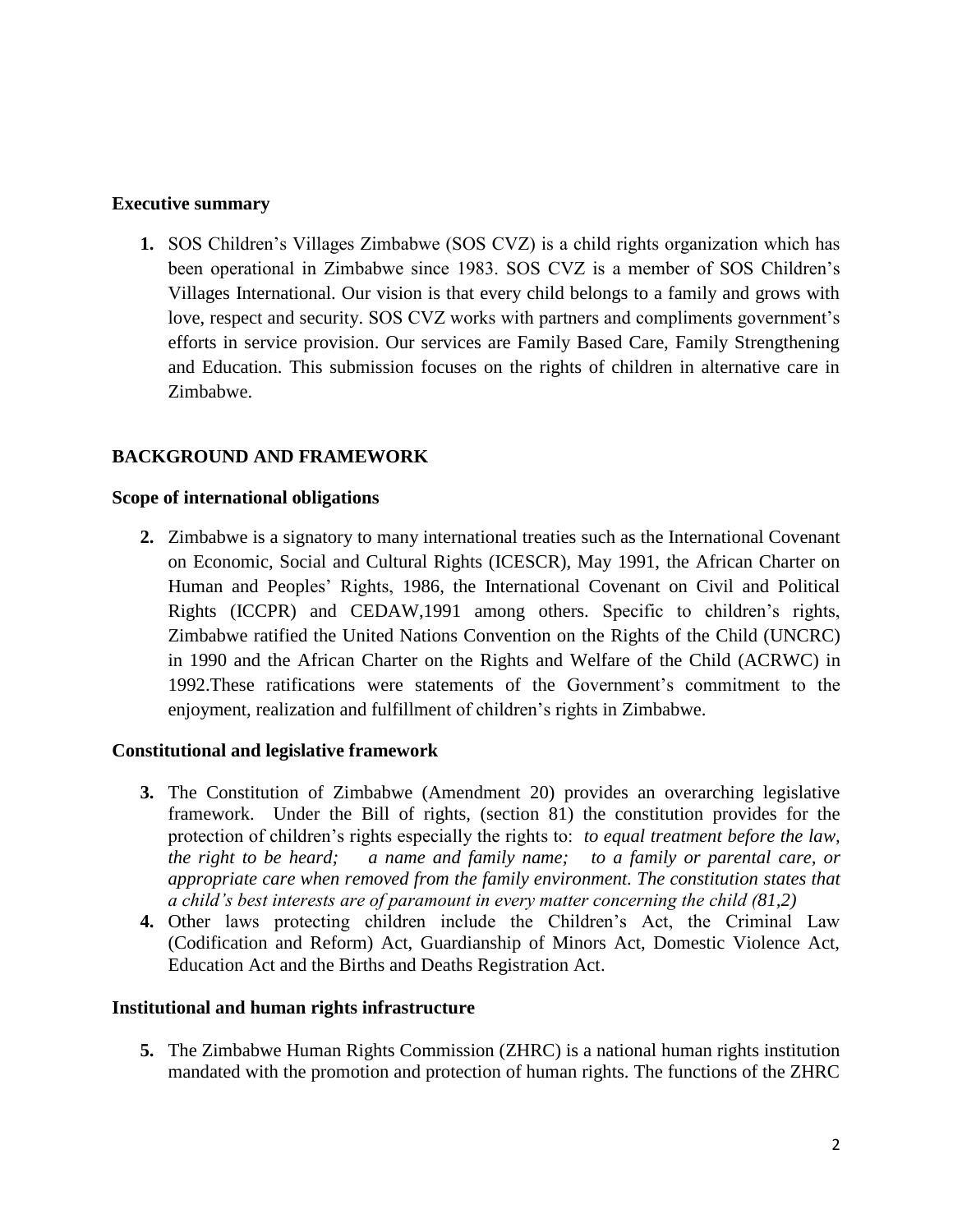are to investigate human rights violations and recommend effective measures to promote human rights and freedom to Parliament.

- **6.** The National Programme of Action for Children (NPAC) is a department in the Ministry of Health and Child Care. Its mandate is to report to International and regional Treaty Monitoring Bodies like UNCRC and ACRCWC. To date it has sent periodic reports to the African Committee of Experts and United Nations Committee on the Rights of the Child.
- **7.** Government departments are also mandated to ensure that human rights are respected through service provision and support to the vulnerable.

### **Policy measures**

l

- **8.** There are various measures which have been adopted by the Government aimed at improving the lives of vulnerable children such as the National Action Plan for Orphans and Vulnerable Children (NAP for OVC). This programme's policy measures target orphans and other vulnerable children. It considers those who have lost one or both parents; children with unfulfilled rights; and their families.
- **9.** The Basic Education Assistance Module (BEAM) is based on a policy and legal framewo rk that is designed to fulfill the right to education for children from poor families, orphans, children with disabilities, and children in foster care.
- **10.** The National Orphan Care Policy 1999 provides for the protection of orphans. It identifies the biological family as the ideal environment for the care of children. It provides other forms of care as: kinship care, community care, foster care, adoption and residential care.
- **11.** Victim Friendly Initiative. The Government developed the Victim Friendly system to facilitate access to justice for children who have suffered violence. The system introduced a portfolio within the police where an officer at every station would be assigned responsibilities of dealing with children in a child-friendly way.
- **12.** National Residential Care Standards define dimensions of the quality of care and give minimum standards that have to be met by residential care institutions for the provision of services in the protection and care of children placed in institutions.
- **13.** Assisted Medical Treatment Orders (AMTOs) provide access to health care for children in residential care institutions and children with disabilities.

### **PROMOTION AND PROTECTION OF HUMAN RIGHTS ON THE GROUND Cooperation with human rights mechanisms**

**14.** Zimbabwe is a signatory to the African Charter on the Rights and Welfare of the Child. The state party is obligated to adhere to the mechanisms as outlined in the charter and must align internal laws to this treaty. The African Committee of Experts on the Rights and Welfare of the Children in their concluding observations<sup>1</sup> regretted that the report

<sup>1</sup> CONCLUDING OBSERVATIONS AND RECOMMEDATIONS BY THE AFRICAN COMMITTEE OF EXPERTS ON THE RIGHTS AND WELFARE OF THE CHILD (ACERWC) ON THE REPUBLIC OF ZIMBABWE REPORT ON THE STATUTS OF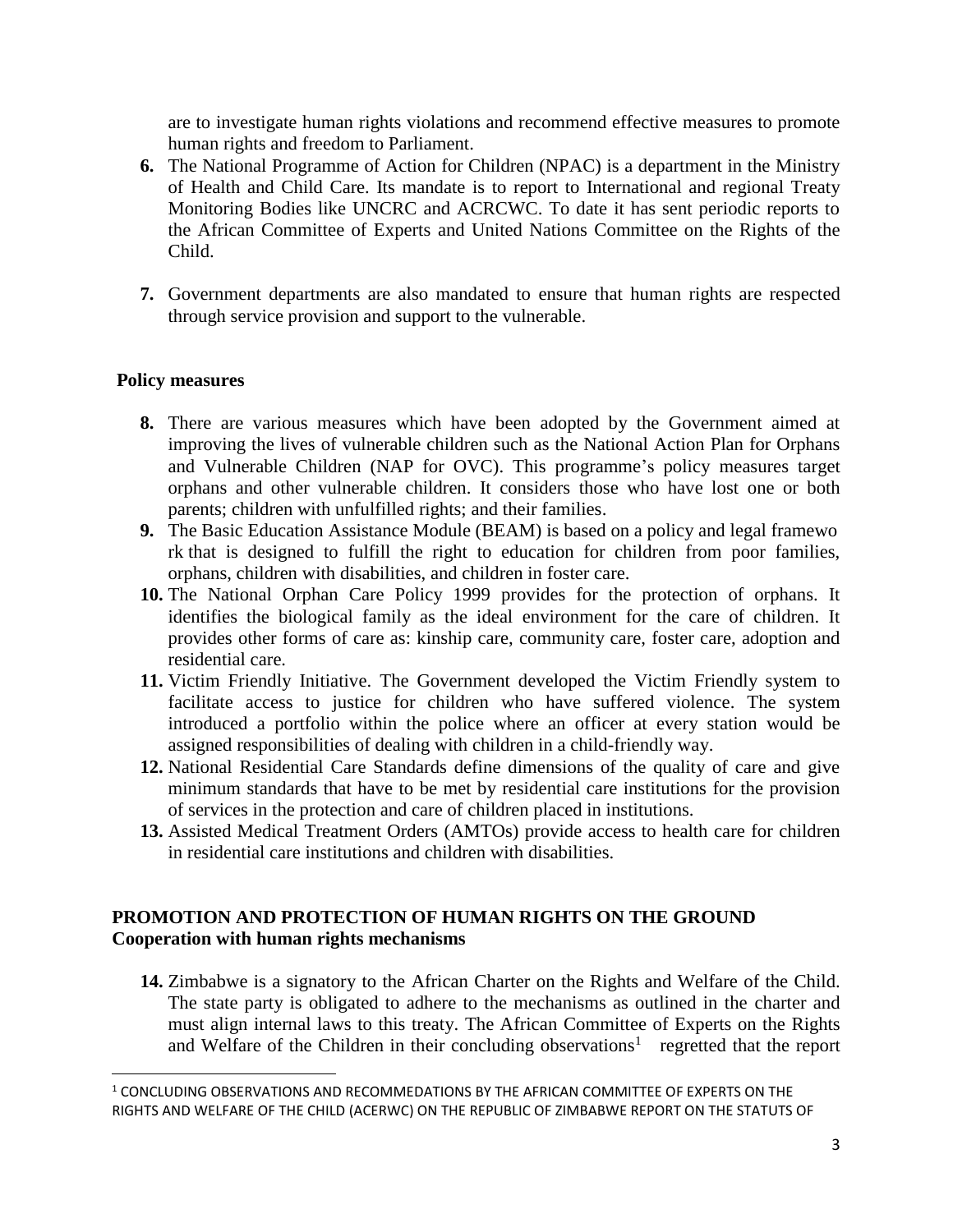was submitted with considerable delay, which prevented the Committee from reviewing the implementation of the Charter by Zimbabwe for some years after the ratification. The GoZ ratified in 1995 and submitted their initial, first and second report in 2014. All in one.

- **15.** Under the UNCRC, the Committee expressed its appreciation to the State party for engaging, through a high-level and multidisciplinary delegation, in an open and fruitful dialogue with the Committee.
- **16.** While noting the self-critical approach of the report of the State party, the Committee noted that the information provided therein did not follow the Committee's guidelines<sup>2</sup>. The state party has maintained reporting schedules under the UNCRC article 44.
- 17. Zimbabwe last went through the Universal Periodic Review in 2011<sup>3</sup>. There were 177 recommendations made and the GoZ accepted 130. To respond to the issues raised, a National Plan of Action to ensure the implementation of the accepted recommendations was drawn up. According to UNDP<sup>4</sup> the implementation of the UPR National Plan of Action was an opportunity to further the human rights agenda in the country. The problem identified by UNDP is the capacity gap in terms of understanding UPR as a mechanism and let alone the working of the UN Human Rights Mechanisms as a whole.

### **Implementation of international human rights obligations**

#### **Right to social security and to an adequate standard of living**

- **18.** The GoZ, in 1999 developed and adopted a National Orphan Care Policy in line with UN Guidelines for the Alternative Care of Children (A/RES/64/142). This was in response to the impending orphan hood crisis engendered by HIV and AIDS. The policy sought to support traditional methods of care and discouraged forms of care which removed children from their parents, communities and extended family. Due to nonimplementation of the policy children who have lost parental care and those at risk of losing parental care are, in the absence of family-based alternatives, being placed in residential care. There are currently 5000 children in residential care in Zimbabwe.
- 19. Article 4 of the United Nations Convention on the Rights of the Child<sup>5</sup> recognizes that if children's rights are to be realized, state parties should undertake all appropriate legislative administrative and other measures for the implementation of the rights enshrined in the convention. They shall take measures to the maximum extent of their available resources. Constitution of Zimbabwe Section  $30<sup>6</sup>$  provides that the state must

4 Ibid

 $\overline{\phantom{a}}$ 

IMPLEMENTATION OF THE AFRICAN CHARTER ON THE RIGHTS AND WELFARE OF THE CHILD: Addis Ababa, 02 October, 2015

<sup>&</sup>lt;sup>2</sup> COMMITTEE ON THE RIGHTS OF THE CHILD: Twelfth session: CONSIDERATION OF REPORTS SUBMITTED BY STATES PARTIES:UNDER ARTICLE 44 OF THE CONVENTION: Concluding observations of the Committee on the Rights of the Child: Zimbabwe

<sup>&</sup>lt;sup>3</sup> Report Back to Office: Training on Human Rights Mechanisms for the Implementation of Zimbabwe 's UPR National Plan of Action: 29 October -2 November 2015

<sup>5</sup> United Nations Convention on the Rights of the Child Article 4

<sup>6</sup> Constitution of Zimbabwe Amendment (No. 20) Act 2013 Section 30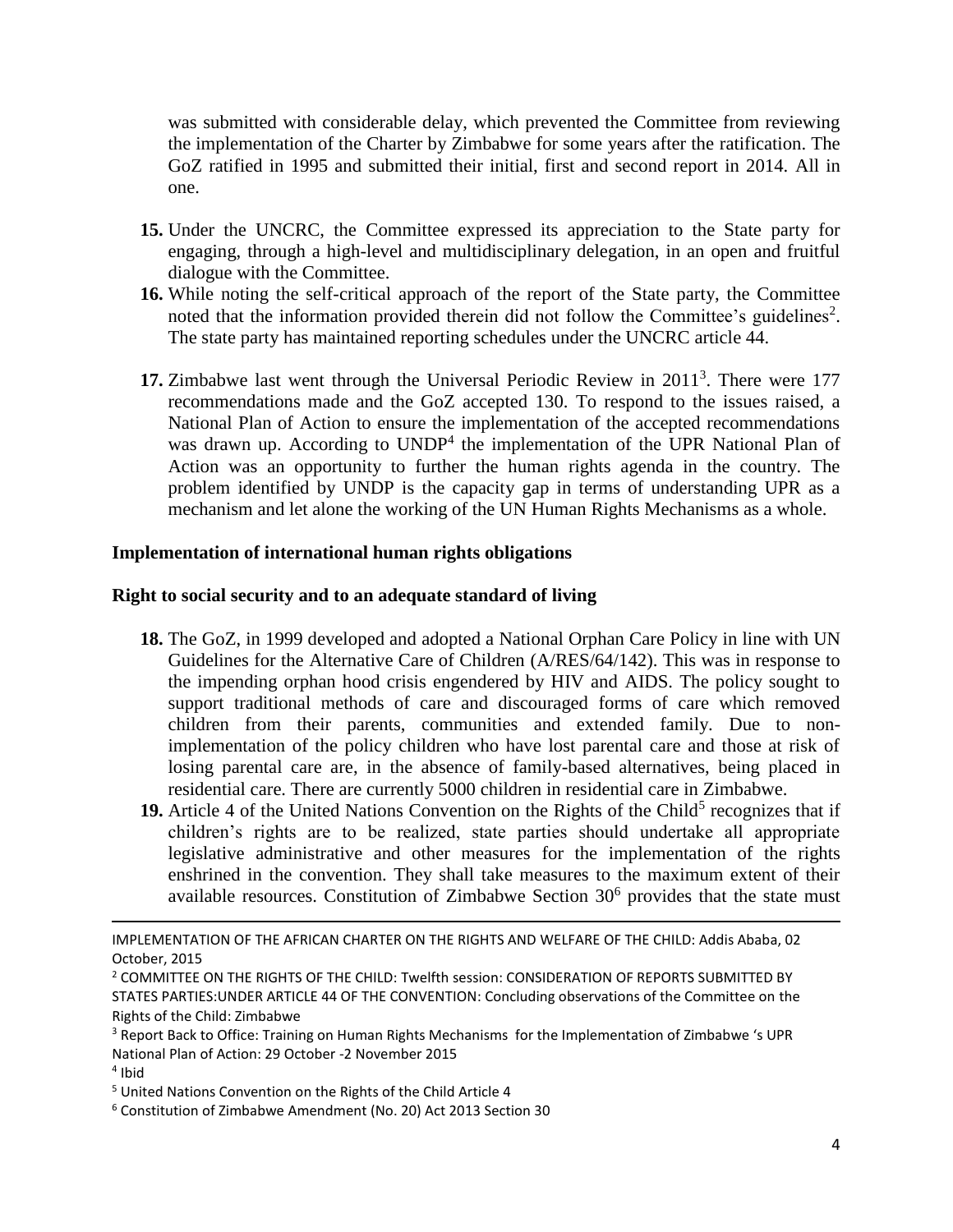take practical measures within the limits of the resources available to it, to provide social security and social care to those who are in need. Financing for alternative care is supposed to be covered by the budget line on children in difficult circumstances. Unfortunately this budget line is not well financed to meet the needs in the country.

- **20.** GoZ has come up with measures to ensure social security and increase standards of living such as the direct cash transfers/ Harmonized Social Cash Transfers for ultra-poor families, BEAM and social welfare grants for OVCs including (children in residential institutions, foster care). The amounts that are allocated in the national budget for the above programmes do not get disbursed by national treasury on time. Because allocations do not translate to budget disbursements as a result children in residential care resort to donations from well-wishers.
- **21.** However, the major challenge facing these noble initiatives have been widespread corruption due to mismanagement which has left many children unable to access BEAM and donors pulling out their support as well.
- **22.** Grants meant for OVCs are not disbursed regularly/timeously posing a huge challenge for institutions where these children live and to foster parents as well as they are unable to ensure adequate standards of living due to lack of resources.

## **Equality and non-discrimination**

 $\overline{\phantom{a}}$ 

- **23.** The Government of Zimbabwe's (GOZ) enactment of the Births and Deaths Registration Act, Chapter 5:02, was an important step in establishing the legal framework for the registration of births and deaths in Zimbabwe. The Constitution of Zimbabwe section 81 subsection 1B speaks to the right of children to be given a name and family name. Despite the availability of this legal instrument, many children do not have birth certificates throughout the country. According to UNICEF 2010/2011<sup>7</sup> 48.8% of births (nationally) were registered and 30.6% of children under 5 had birth certificates.
- **24.** For residential care institutions only infants without any known relatives can be easily assisted by the Department of Social Services to register and obtain birth certificates. This department faces challenges in assisting older children since the Registrar of Births and Deaths would require a birth record or the testimony of the village health worker or family members to register the birth of these children.
- **25.** As a result many of these children cannot sit for Zimbabwe Examination Council (ZIMSEC) examinations whose prerequisite is the availability of an identity document such as the national ID or a birth certificate. Hence, their right to an identity and education is heavily compromised. This has resulted in children without birth certificates not being able to participate in any sporting or extracurricular activities.
- **26.** Some of the consequences of no birth registration are limited access to education, early child marriage for the girl child in particular, child labour, low self-esteem, discrimination and exclusion from national processes such as voting later on in life and formal employment.

<sup>7</sup> UNICEF: 2015: Situation Analysis Of Children And Women In Zimbabwe: An update 2011-2014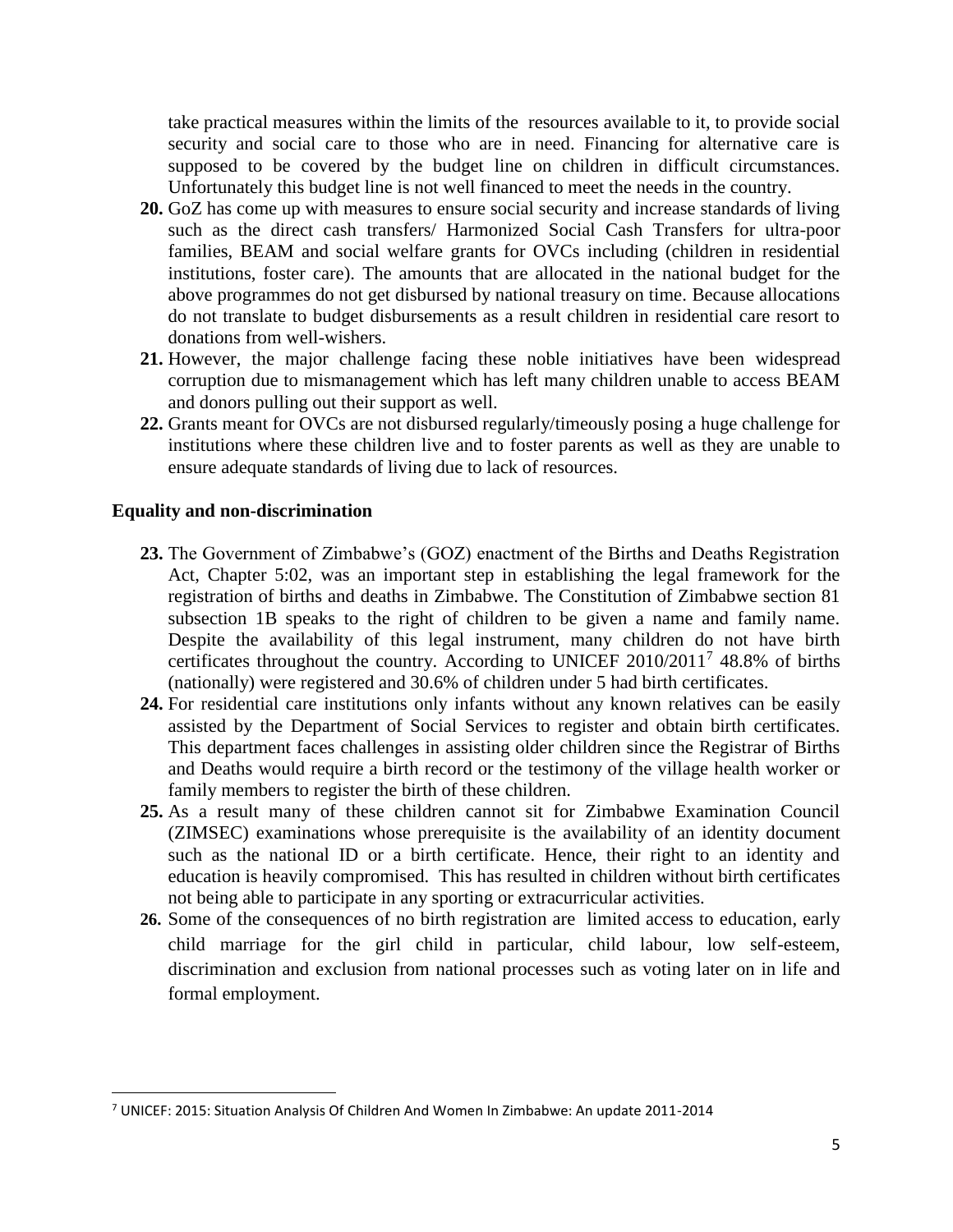# **III. ACHIEVEMENTS, BEST PRACTICES, CHALLENGES AND CONSTRAINTS**

### **Achievements/Best Practices**

- **27.** The GoZ should be commended for its extensive Bill of Rights enshrined in the Constitution of Zimbabwe Amendment 20 Act which seeks to protect children in their entirety.
- **28.** The Zimbabwean government has been making efforts to report to the UNCRC, ACRWC.
- **29.** Social programs such as the National Action Plan, Basic Education Assistance Module, National Residential Care Standards, and Victim Friendly Initiative, AIDS levy, Harmonized Cash transfers and Children in Difficult Circumstances Fund should be applauded as they aim to support the most vulnerable in society.

## **Challenges/Constraints**

- **30.** In order for children to enjoy their rights to identity, education, social security etc., they need to have birth certificates. However, research shows that birth registration is not prioritized by parents. The Births and Death Registration Act does not have measures to deal with those who do not register their children within the stipulated time of 6weeks after birth. Difficulties of physical access to registering facilities and the high likelihood of more home deliveries are some of the challenges<sup>8</sup>. There is a lack of proper attention by the Government (Central and local) to the underlying causes affecting registration of births and issuance of birth certificates.
- **31.** The ratio of children to social workers is of the order of 49,587:1<sup>9</sup>. Zimbabwe's social welfare system has a huge case-load, and even by the most conservative estimates, its professional staffing is wildly out of alignment with that of other countries in the region. Lack of adequate numbers of professional personnel impedes effective implementation and monitoring of child protection legislation<sup>10</sup>. Above all, the Department of Child Welfare and Protection Services is under resourced and budgets allocated to them do not match what is eventually disbursed.
- **32.** Lack of resources undermines DSS's professional relationships with other government bodies and NGOs; it cannot credibly present itself as playing an active, necessary and authoritative part in the local criminal justice and social protection systems if it does not have the means to carry out the most basic functions unaided. The absence of resources also impacts on the Department's ability of DSS to monitor and inspect the services for children and others provided by NGOs.

 $\overline{a}$ 

<sup>8</sup> UNICEF:2015: Situation Analysis of Children and Women in Zimbabwe: An Update (2011-2014)

<sup>9</sup> INSTITUTIONAL CAPACITY ASSESSMENT DEPARTMENT OF SOCIAL SERVICES; MINISTRY OF LABOUR AND SOCIAL SERVICES: Final Report: October 2010.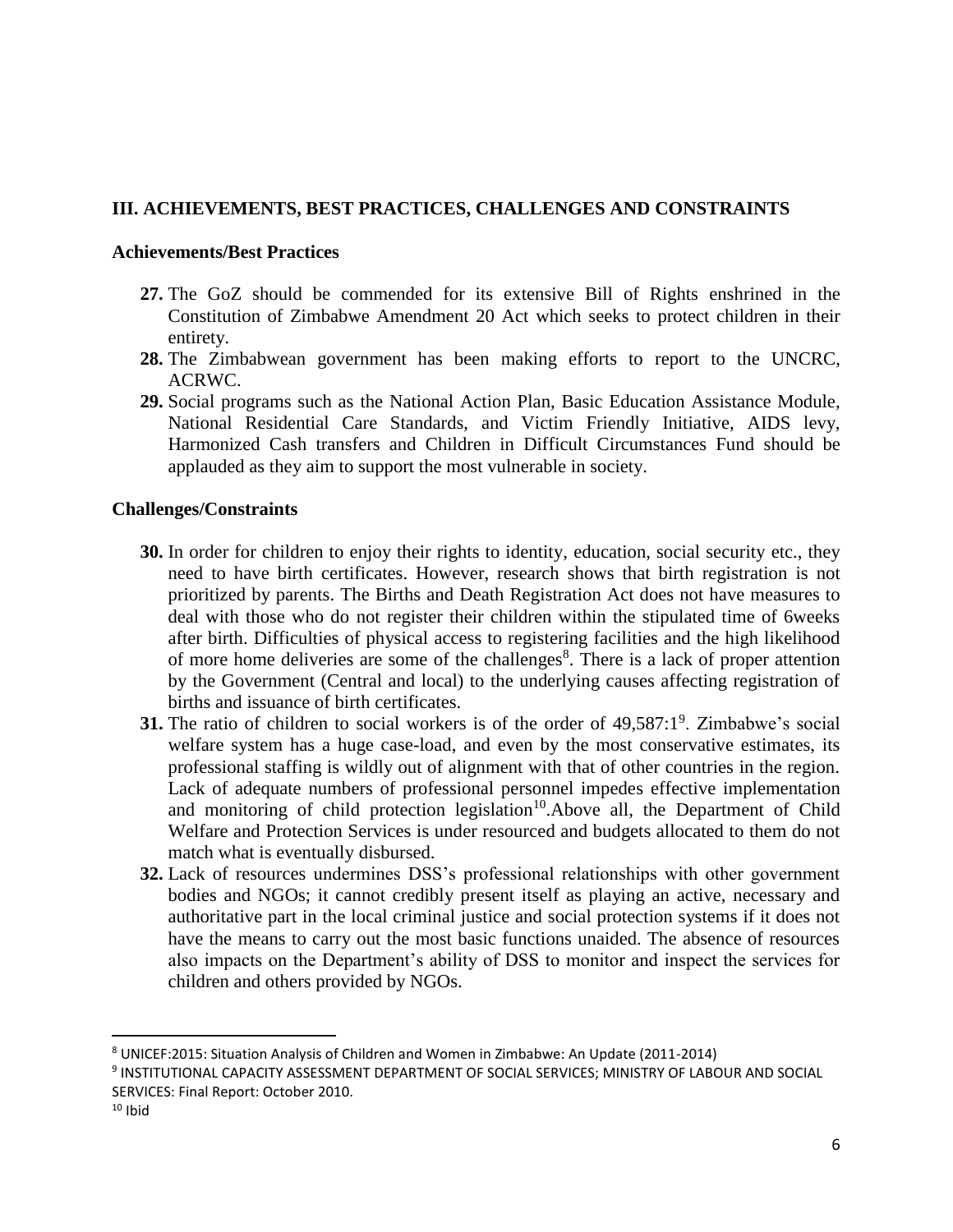- **33.** The UN Guidelines for the Alternative Care of Children (A/RES/64/142) which inform, to a large extent, the Bill of Rights for children set very high standards in comparison to what is obtaining on the ground. Action is required to move towards full implementation of the UN Guidelines.
- **34.** The legislative policies in the country are quite adequate to be able to cater for children. However, the problem of adequate resourcing and implementation remain a major challenge.
- **35.** Laws are scattered in different government ministries and yet there is not yet a clear coordination mechanism among the various ministries that are relevant to children. Some of these ministries are the Ministry of Public Service, Labour and Social Welfare, the Ministry of Health and Child Care, the Ministry of Youth, Indigenization and Economic Empowerment, the Ministry of Justice, Legal and Parliamentary Affairs, the Ministry of Primary and Secondary Education, and the Ministry of Home Affairs.
- **36.** Corruption has also led to challenges being faced in birth registration as one would be required to pay a fee to jump the queue and for those who have been waiting for a long time in the queue would be discouraged.

# **IV. KEY NATIONAL PRIORITIES, INITIATIVES AND COMMITMENTS**

## **In response to equality and non-discrimination, the GoZ should ensure that,**

- **37.** Birth registration for OVCs and in particular children in institutional care should be made a priority. The Registrar General of Births and Deaths should waiver some of its birth registration requirements (in the best interest of the child) especially for children in residential child care, children of unwed parents etc.in view of the current Constitution's provisions in **section 81**
- **38.** Registrar general's office prioritizes the removal of the 6 weeks expiration date on birth records. This is because maternity user fees remain high and out of reach for most mothers. Most hospitals and clinics only release the birth record once all arrears have been cleared.
- **39.** Decentralized government authorities at the local level and health facilities are able to register births and issue birth certificates, equipped to strengthen and expand mobile birth registration to reach universal coverage, in particular for registering children born outside of health facilities and children who have never been registered;
- **40.** Increased public awareness of the importance of birth registration and the process by which births are registered.

# **Right to social security and standard of living,**

**41.** The GoZ should increase support to residential care institutions looking after children on their behalf. The child grants per child should be increased from the current USD \$15.00 to USD 20.00. Funds for this support should be disbursed timely so that children do not miss education and other child development activities.